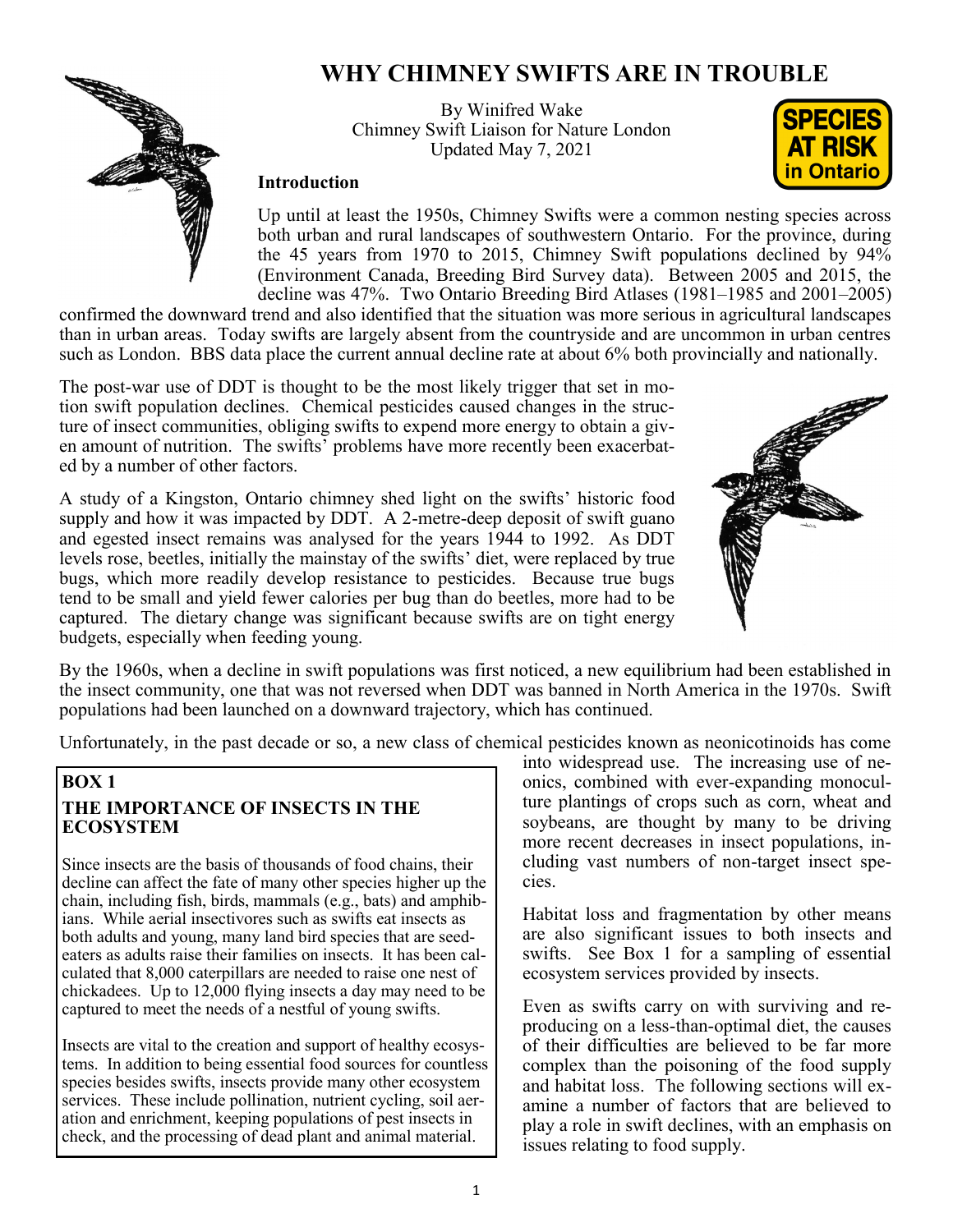### **1. Problems with the Swifts' Food Supply (Scarcity of Optimal Species/Groups When Most Needed)**

In the absence of long-term monitoring of insect populations, it has been difficult, until recently, to establish that a serious decline in insect abundance is underway. Anecdotal evidence, however, is readily available. Think back 50 years or more: a drive in the countryside on a summer afternoon frequently resulted in a car windshield and grill plastered with insect splatters, many of them large and juicy. Such an event now occurs much more rarely and, when it does, the splats are usually much smaller. A logical interpretation is that densities of insects in the air are considerably less today and that individual insects are considerably smaller than half a century ago.

A number of recent studies have amassed scientific evidence documenting insect loss and how it affects the survival of other species that depend on insects for food. As insect diversity and abundance decline, major disruptions are occurring in food webs and ecosystem functioning. Some 80% of wild plants depend on insects for pollination and 60% of birds depend on insects for food. These figures illustrate the crucial role of this group of invertebrates. For more information on insect declines, see Box 2 for links to several articles, mostly from the popular media.

The studies described in the accounts firmly establish that a decline in insects is real, ongoing and, in many cases, monumental in proportion. Since insects are the only food eaten by swifts and other aerial insectivores, it is not surprising that all aerial insectivores are declining. When flying insects disappear, so do the birds that eat them. A compounding factor is that some bird species require particular insect prey for adequate nutrition.

Reasons for insect declines mainly fall into two broad categories: widespread use of pesticides that kill insects, and loss of habitat that supports insects (via the elimination of the food plants and/or habitats needed by insect larval stages).

### 1.1. Widespread Use of Insecticides (and other Pesticides)

While only a relatively few species of pest insects are the actual targets of most pesticides, countless other insect species, many of them native, die as well and become part of the collateral damage. Some authors refer to what is currently going on as a widespread poisoning of the landscape. See the next page for some of the ways chemical pesticides are having a negative effect on native insects as well as on biodiversity and the health of the entire landscape.

# **BOX 2**

# **SELECTED ARTICLES RELATED TO INSECT DECLINES**

#### **Bug Diet of Birds Has Dramatically Declined in Quality, Researchers Find**

Mar 14, 2018 [Whip-poor-wills from Ont museums show modern W-P-Ws eat smaller, less nutritious insects that 100 years ago.] [http://www.cbc.ca/news/canada/new](http://www.cbc.ca/news/canada/new-brunswick/whip-poor-will-study-aerial-insectovores-1.4575617)-brunswick/whip-poor-will-study-aerial-insectovores-1.4575617

#### **'Catastrophe' as France's Bird Population Collapses Due to Pesticides**

March 21, 2018 [Farm country bird numbers fell 1/3 in 15 years due to pesticides killing insects on which they feed.] [https://www.theguardian.com/world/2018/mar/21/catastrophe](https://www.theguardian.com/world/2018/mar/21/catastrophe-as-frances-bird-population-collapses-due-to-pesticides?CMP=share_btn_tw)-as-frances-bird-population-collapses-due-to-pesticides?CMP=share\_btn\_tw

#### **[Insect Decimation Upstages Global Warming](https://www.counterpunch.org/2018/03/27/insect-decimation-upstages-global-warming/)**

Mar 27, 2018, Counterpunch [Massive loss of insects related to 3 generations of industrialized farming and the vast tide of poisons.] [https://www.counterpunch.org/2018/03/27/insect](https://www.counterpunch.org/2018/03/27/insect-decimation-upstages-global-warming/)-decimation-upstages-global-warming/

#### **What's Causing the Sharp Decline in Insects and Why it Matters**

July 6, 2016, Yale Environment 360 [Chief causes: ubiquitous pesticides, spread of monoculture crops, urbanization, habitat loss.] [http://e360.yale.edu/feature/insect\\_numbers\\_declining\\_why\\_it\\_matters/3012/](http://e360.yale.edu/feature/insect_numbers_declining_why_it_matters/3012/)

**More than 75 Percent Decline over 27 Years in Total Flying Insect Biomass in Protected Areas** Oct 18, 2017 [In Germany there is a massive decline in insects in protected areas that are surrounded by farm fields.] <http://journals.plos.org/plosone/article?id=10.1371/journal.pone.0185809>

#### **The Silence of the Bugs**

May 26, 2018, New York Times [Pesticides are the likely culprit and humanity is also at risk.] [www.nytimes.com/2018/05/26/opinion/sunday/insects](http://www.nytimes.com/2018/05/26/opinion/sunday/insects-bugs-naturalists-scientists.html)-bugs-naturalists-scientists.html

#### **Hyperalarming Insect Loss in Puerto Rico**

Oct 15, 2018, Washington Post [Climate change is likely cause of insect crash in pristine forest.] [https://www.washingtonpost.com/science/2018/10/15/hyperalarming](https://www.washingtonpost.com/science/2018/10/15/hyperalarming-study-shows-massive-insect-loss/?utm_term=.46a84a0fced5)-study-shows-massive-insect-loss/?utm\_term=.46a84a0fced5

#### **Global Insect Decline May See 'Plague of Pests'**

Feb 11, 2019, BBC News, Science & Environment [40% of insect species undergoing "dramatic rates of decline" around the world] [https://www.bbc.com/news/science](https://www.bbc.com/news/science-environment-47198576)-environment-47198576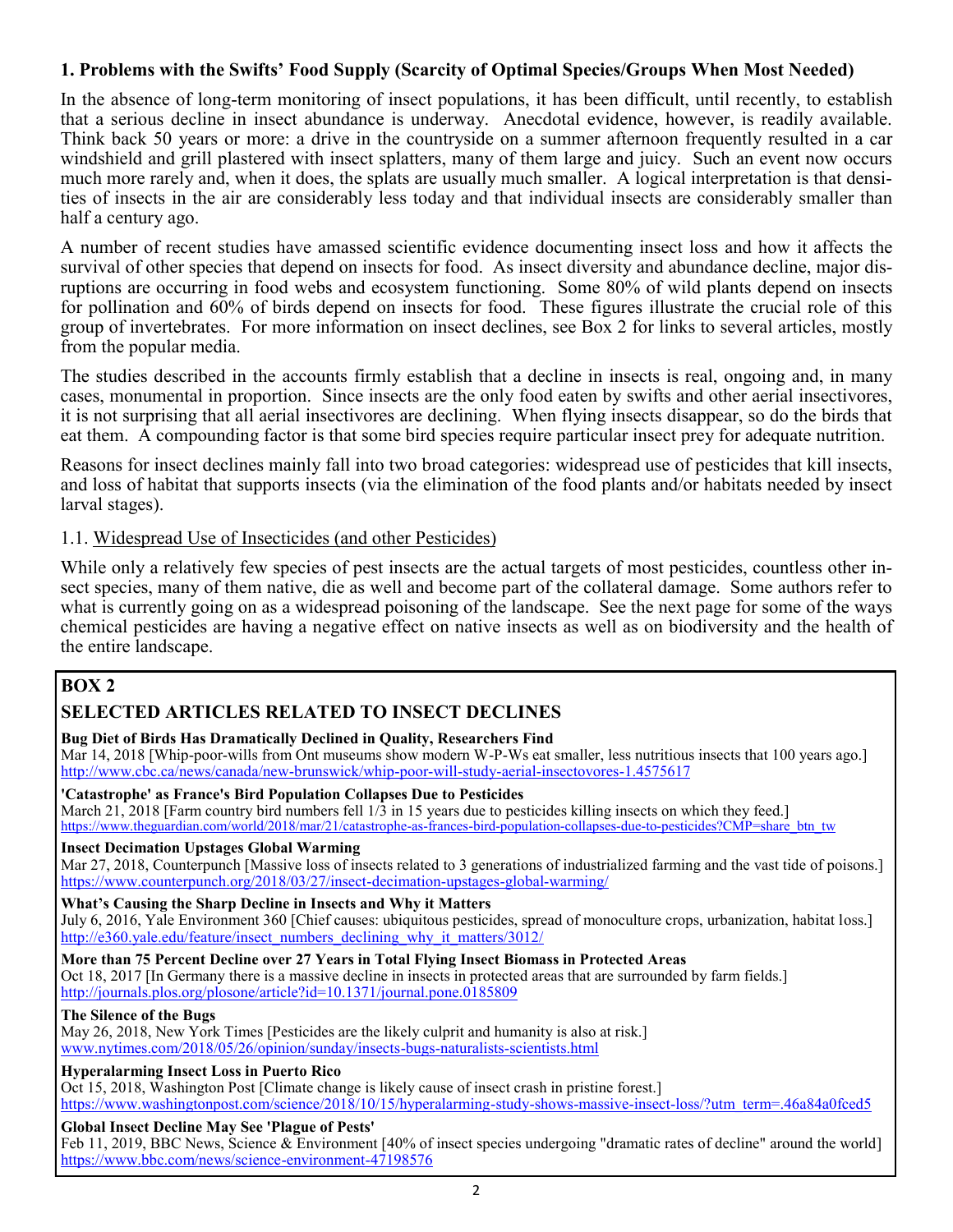- ♦ After World War II, the proliferation of DDT plus the many other insecticides that followed in its wake marked the launch of all-out war on the insect world, unleashing an arsenal of lethal tools such as had never been previously seen. Whole groups of insects have been knocked back, affecting many other organisms, including bats and birds, by decimating their food supplies and disrupting the food chains of which they are a part.
- ♦ Most insecticides are used with the intent of controlling insect pests on farm crops but their effects usually do not stop there. While often only a few insect species are the actual targets of pesticide applications, many, many more non-target insect species are taken out along the way.
- ♦ When intensive use of pesticides is combined with vast tracts of monocultures, the impact on insects and all forms of wildlife can be particularly deadly.
- ♦ Heavy use of nitrogen fertilizer favors a few crop plants but creates incompatible conditions for the majority of other plants and their associated native insects.
- ♦ Herbicides and other pesticides intended to reduce competition for crops or to suppress unwanted species may eliminate plants that native insects depend on for food.
- ♦ In recent decades, neonicotinoids and other pesticides kill insects throughout the lifetime of a plant. These agents have a negative effect on many species of native insects that are integral parts of food webs and provide services such as pollination.
- ♦ Chemical pesticides are widely used in the forestry industry, directly killing insects as well as the plants on which they feed.
- ♦ The legislated ban on the cosmetic use of pesticides has been a positive for native insects, but a considerable amount of pesticide for cosmetic purposes is still used in urban centres and in farm country (e.g., lawns, gardens, horticultural and landscaping businesses).
- ♦ Placing pesticides in catch basins and treating vernal ponds by public health officials to combat the spread of West Nile virus reduces the number of insects available to salamanders and birds, even when such applications are not chemically based.
- ♦ Blanket or spot spraying of pesticides to improve recreational experiences by reducing the presence of biting insects (e.g., black flies and mosquitoes) reduces food for native birds and other wildlife. "Natural" insecticides and zappers achieve the same effect.

### 1.2. Loss and Degradation of Insect-producing Habitat

Like all living things, native insects need adequate quantities of healthy habitat in order to thrive. Here are some practices and factors that have been steadily decreasing the amount and quality of habitat available to insects, the plants they feed on, and other wildlife:

- ♦ Expanding urbanization and road construction.
- ♦ Fragmentation of natural habitat leading to reduced quality of the remaining habitat.
- $\triangle$  Agricultural intensification more crop production achieved per acre.
- ♦ Shrinking of woodlands due to timber harvesting and clearance.
- ♦ Drainage of wetlands (including swamp forests, vernal ponds and low-lying fields), altering habitat where insects could live and reproduce.
- ♦ Decrease in health of many remaining swamp forests and other rural woodlands through the lowering of the water table by tile drainage in nearby agricultural lands.
- ♦ Expansion of agricultural land under tile drainage to enlarge acreage under cropland and to increase production on existing farmland, in part driven by incentives for farmers to grow more corn to produce ethanol to feed cars.
- ♦ Land management practices that reduce the health of watercourses where many insects begin life as aquatic larvae.
- ♦ Abandonment of practice of allowing



fields to periodically lie fallow. Installation of tile drainage on a farm field adjacent to a woodland.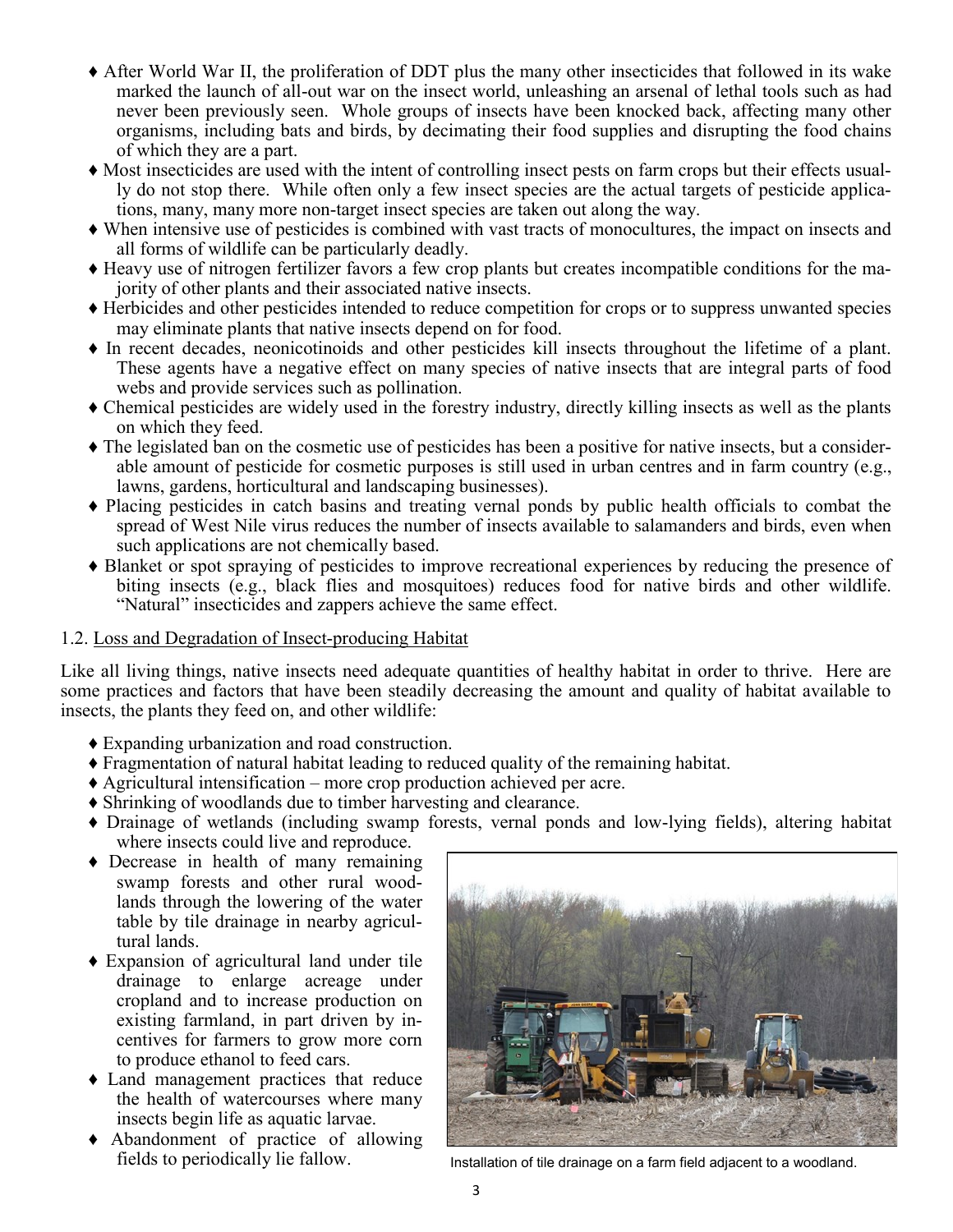- ♦ Elimination of hedgerows and fence lines.
- ♦ Expansion of areas under mono-crops as farm fields increase in size.
- ♦ Increase in use of chemical fertilizers on tilled land.
- ♦ Expanded mowing of ditches and roadside verges.
- ♦ Decrease in meadow and pastureland.
- ♦ Expansion of industrial agriculture with livestock restricted to small hubs.
- ♦ Increase in monocultures of crop plants with integrated pesticide treatments.
- ♦ Growth in acreage devoted to row crops.
- ♦ Pollution of waterways due to runoff (e.g., manure, fertilizer, pharmaceuticals, sewage, road salt, heavy metals, vehicle residues; these negatively affect wetland and stream health and aquatic insects).
- ♦ Proliferation of non-native trees, shrubs and wildflowers, which support few insects and take up space that could be more productively used by native host plants that provide food for native insects.
- ♦ Existence of recreational facilities such as golf courses that cultivate many acres of non-native grasses, thereby removing that acreage from the production of plants that feed insects.
- ♦ Maintenance by many urban and rural property owners of lawns and mega-lawns consisting of nonnative grasses that do little or nothing to support native insects; such areas, if planted (or partly planted) in native plants or trees could help support native insects.
- 1.3. Changes in Timing of Peak Insect Abundance
	- ♦ With earlier springs becoming more routine, the timing of peak abundance of insects may have shifted and be out of synch with the time when nestlings need maximum food availability.

### 1.4. Less-than-optimal Diet Provided by Available Insect Species

♦ Compared to the insects favoured by swifts in the early 1950s, insect species now available are smaller and less abundant, causing swifts to expend more energy to obtain fewer calories. Some insect species that provide crucial nutrients may also be in short supply.

### **2. Stressors Related to Nesting and Roosting Sites**

- ♦ With the virtual elimination of old-growth forests, few largediameter hollow trees (traditionally used for nesting and roosting by swifts) are now available to swifts.
- ♦ Few unlined brick chimneys of the kind favoured by swifts have been constructed since the 1960s. Those that remain are gradually deteriorating or disappearing. In London, 60 of 180 swift chimneys identified in 2003 or later had been capped or demolished by 2020.
- ♦ Although work is ongoing, prototypes for artificial chimney towers that are acceptable to Ontario swifts are still under development and one costs many tens of thousands of dollars.
- ♦ Although a shortage of chimneys suitable for swift use seems not to be a limiting factor in London at present, the problem is expected to worsen as older chimneys continue to disappear.
- ♦ Swifts mate for life and return to the same chimney annually; if loss of their home chimney occurs during the nesting season, no young will survive that year.
- ♦ Some chimneys that would otherwise be suitable for swift occupancy may be appropriated by subsidized and abundant species of urban wildlife such as squirrels, raccoons or starlings, which may prey on or harass swifts or take over their chimney.
- ♦ Some conservation organizations advocate that all unused chimneys be capped in order to prevent wildlife from entering and becoming trapped; while well intentioned, such a practice reduces opportunities for swifts to access suitable nesting or roosting chimneys.

### **3. Increases in Fluctuating and Extreme Weather**

♦ Unduly cold or wet weather in the spring after swifts have returned, if of sufficient duration, can suppress insect availability and possibly decrease the fitness level of adult swifts as they prepare to nest.



Many old brick chimneys used by swifts are being lost to capping or demolition.